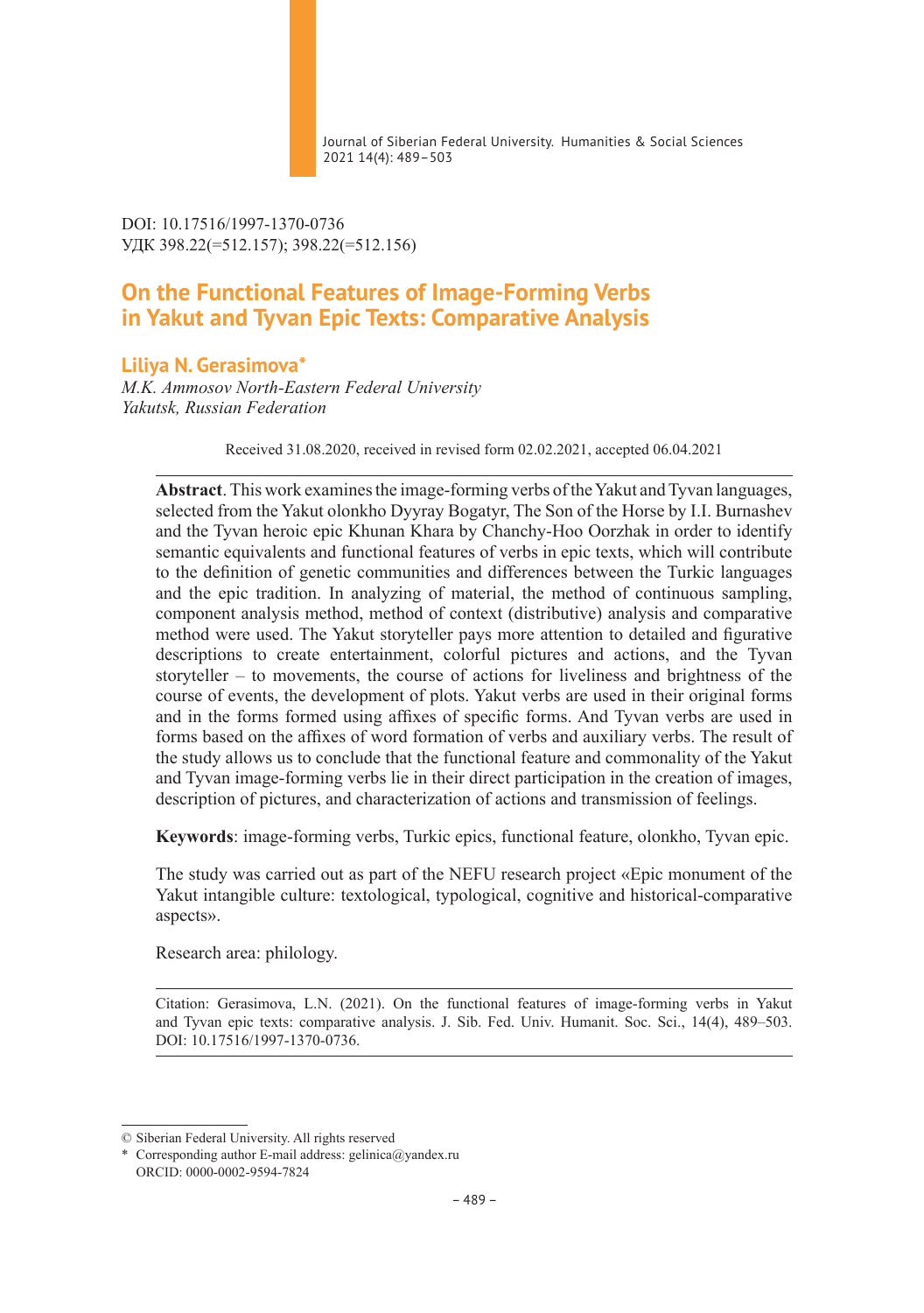## **О функциональных особенностях образных глаголов в якутском и тувинском эпических текстах: сравнительный анализ**

#### **Л.Н. Герасимова**

*Северо-Восточный федеральный университет им. М.К. Аммосова Российская Федерация, Якутск*

**Аннотация**. В данной работе рассмотрены образные глаголы якутского и тувинского языков, отобранные с героических эпосов якутского олонхо «Сын лошади Богатырь Дыырай» Бурнашева И.И.-Тонг Суорун и тувинского героического сказания «Хунан Хара» Чанчы-Хоо Ооржака с целью выявления семантических эквивалентов и особенностей функционирования глаголов в эпических текстах, что внесет свою лепту в определении генетических общностей и различий тюркских языков и эпической традиции. Распределение глаголов по семантическим значениям сделано по классификации Л.Н. Харитонова. Якутский сказитель больше внимания уделяет детальному и образному описанию для создания зрелищности, красочности картин и действий, а тувинский сказитель – движениям, ходу действий для живости и яркости течения событий, развития сюжетов. Результат исследования дает нам возможность сделать вывод о том, что функциональная особенность и общность якутских и тувинских образных глаголов заключается в их непосредственном участии в создании образов, описании картин, характеристике действий и передаче чувств.

**Ключевые слова**: тюркские языки, образные глаголы, олонхо, тувинский эпос, функциональная особенность, эпическая традиция.

Исследование выполнено в рамках научно-исследовательского проекта СВФУ «Эпический памятник нематериальной культуры якутов: текстологический, типологический, когнитивный и историко-сравнительные аспекты».

Научная специальность: 10.00.00 – филологические науки.

#### **Introduction**

B.N. Putilov and his statement that "the epic text language research is the most genuine path to reaching an in-depth understanding of the monuments of epic culture" (Putilov, 1978: 8); E.I. Ubriatova states that "the uniqueness of the Yakut language has always required its comparison with other similar Turkic language materials in every detail" (Ubriatova, 1960: 1); these statements justify the reasoning for a comparative analysis of the similar Turkic language epics, in our case, it's the Yakut and Tyvan languages.

A comparative study of the Yakut heroic epic and other Turkic-Mongolic epic was first conducted by I.V. Pukhov (2003), who indicated the general, similar, and various features in the plot, images and styles of the epics. In recent years, the following scholars have conducted research on the Yakut and Tyvan epics – V.V. Oboiukova (Oboiukova, 2015), M.T. Gogoleva (Gogoleva, 2015), A.F. Koryakina (Koryakina, 2020); these scholars have singled out the typological and genetical links in terms of the plot and compositions structure, the motifs, and the incorporation of the expressive means and stylistics devices along with the artistic details in the epic plots under study.

The storyteller, who creates and unravels the text of the epic story-line, focuses largely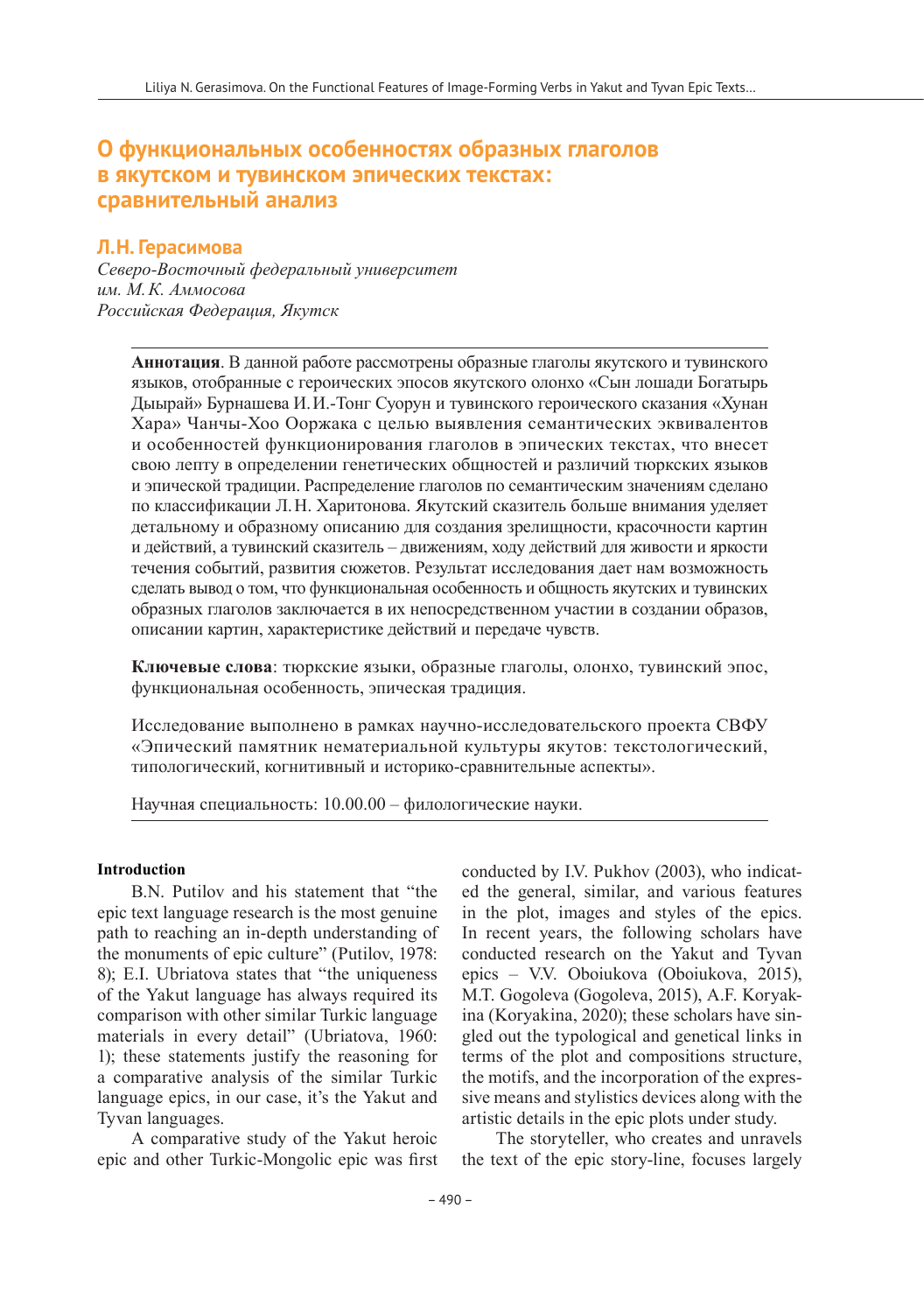on the word and phrase choice in the plot as well as how the melody and tune is produced while telling the story; i.e., it is as if the storyteller intentionally focuses our attention to the language form of expression, adapting the listener to a conscious and active perception of the plot (Hertek, 2015: 188). In order to fully and vividly project the image, the expressions of feelings and emotions, the storytellers often incorporate descriptive vocabulary, including the abstract and image-imitating verbs.

The presented research overviews the *image-forming verbs* of the Yakut and Tyvan languages, which were selected from the texts of the heroic epics. The Yakut olonkho written by I.I. Burnashev *Dyyray Bogatyr, The Son of the Horse* (6687 lines) (Burnashev, 2013) and the Tyvan heroic epic by Chanchy-Hoo Oorzhak *Khunan Khara* (5442 lines) (THL, 1997).

The Tyvan language is a language of the Turkic group of language of the Sayan-Altai region. The Yakut language is frequently associated with the same group and region of languages. N.A. Baskakov classifies this the Tyvan language under the Uyghur-Tukyuk subgroup of the Uyghur-Oguz group, while the Yakut language belongs to the the Yakut subgroup of the Uyghur-Oguz group (Baskakov, 1969: 313-349). V.I. Rassadin notes that "it would have been a productive thorough and in-depth research if the inner group of the Sayan-Altai Turkic languages areal was studied; the research would help to get a bigger and clearer picture on the features, which these language groups have in common and, therefore, they could possibly belong to the ancient Turkic language, which spread among the aboriginal population of the region under study" (Rassadin, 1981: 231).

Thus, the relevance of this research is based on the insignificant amount of existing research on the incorporation of the image-forming vocabulary in the epic texts as well as the necessity to overview and analyze the use of the image-forming verbs of the Yakut language compared to the Tyvan image-forming verbs with the aim of distinguishing the semantic equivalents and special features governing the functioning of these verbs in the epic texts; this would contribute to defining the common and

differentiating genetic features of the Turkic languages and the epic story-telling tradition.

The descriptive and image-forming verbs present a special lexical and semantic group of verbs, the meaning of which conveys "the emotional perception and movement and these play the key role; meanwhile, the visual images are incorporated most frequently" (Kharitonov, 1960: 203). Monographs written by L.N. Kharitonov (1947; 1954; 1960) are the original sources devoted to the study of the Yakut language image-forming verbs. It is worth mentioning that in the previous years, the Yakut linguistics have studied separate groups of image-forming verbs; thus, N.N. Efremov (Efremov, 2017) studied the verbs of movement; E.E. Zhirkova (Zhirkova, 2017) overviewed the verbs depicting the human manner of walking. A range of articles was published on the comparative and contrastive study of the image-forming verbs of the Mongol (Monastyrev, Efremov, 2019; Shamaeva, Prokopʻeva, 2019) and Kyrgyz languages (Argunova, Sorova, 2019).

In the "*Grammar of the Tyvan language. Phonetics and morphology*", the image-forming words, perceived as being a part of imitative vocabulary, are included into the group of interjections; word-formation of the image-imitative verbs is included in the section devoted to the verbs word-formation (Iskhakov, Palmbakh, 1961: 256-274, 459-461). The phonetic and structural features of the imitative words of the Tyvan language have been studied by C.M. Dorzhu (Dorzhu, 1980), while N.C. Sereedar (Sereedar, 2011) analyzed the onomatopoetic verbs in basic simple sentences with a sound-forming meaning. N.M. Ondar (Ondar, 2004) carried out an analysis of the repetitive structures' features conveyed in the sound- and image-imitating words. Therefore, presently there has not been a special study conducted devoted to the lexical and grammatical group of image-forming verbs in the Tyvan language. For this reason, the main source in classifying the verbs of the Yakut and Tyvan lanaguages is the monograph by L.N. Kharitonov titled *Types of verbal stems in the Yakut language* (Kharitonov, 1954), in which the scholar outlines the general theoretical statements in the respect to the image-forming verbs as such being a sepa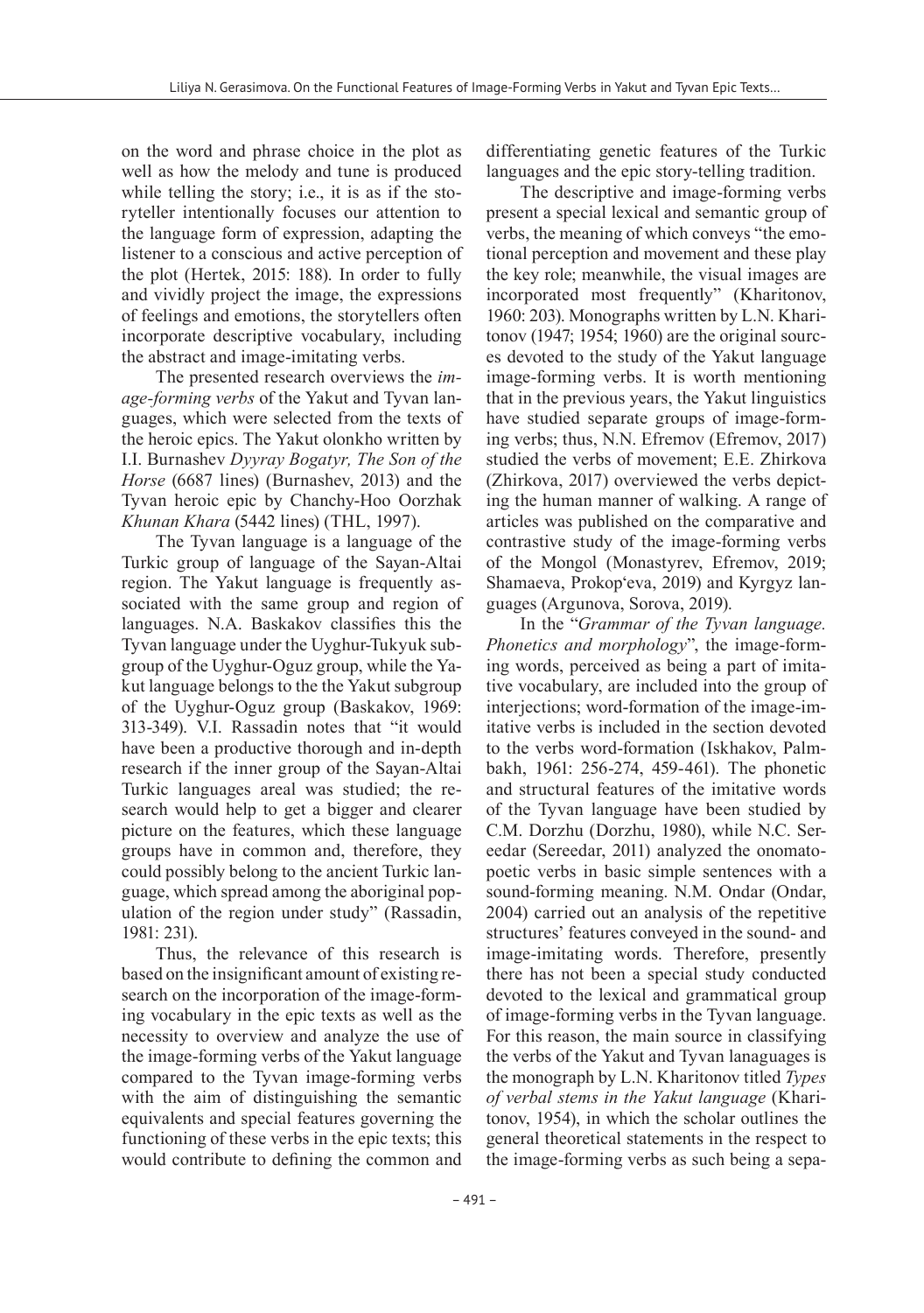rate type of verbal stems of the Yakut language; the author of the monograph also provides a semantic classification, and, in addition, the typological forms as well as the phonetic features of the image-forming verbs.

In the course of analysis, the continuous sample method was used in selecting the verbs from the epic texts; the component analysis method, which overviews the meaning of the word as such consisting of elementary meanings (features, components, and semes); the method of contextual (distributive) analysis, which allows singling out various meanings and shades of meanings of the verbs under study in terms of their functions performed in the text; the comparative method which was used in comparing the Yakut verbs to the Tyvan verbs.

#### **Classification of Image-Forming Verbs**

The Yakut olonkho text revealed 84 image-forming verbs, while the Tyvan epic tales revealed 13 of such verbs. The verbs were classified in terms of their semantic meaning using the classification proposed by L.N. Kharitonov: the verbs of motion and visual image; verbs of sense perception were not detected in the analyzed texts as "they did not receive any morphological development in the Yakut language" (Kharitonov, 1954: 212):

Verbs of movement in the Yakut language: – verbs expressing movement in a general meaning (total 16):

a. *dzhigihiy '*to come into a rocking movement, to shiver, to shutter' (BEDYL, V. 3: 333);

b. *unaariy* 'to lay flat, to stretch out; to move, or to act too slowly' (Kharitonov,1954: 300);

– verbs characterizing human manner of walking, movement of the body and parts of the body (total 13):

a. *maadzay* 'to obtain a bent leg' (BEDYL, V. 6: 176);

b. *maray* 'stick out one's chest when walking or running' (BEDYL, V. 6: 231);

– verbs expressing movement associated with the external shape and structure of an object or body (total 5):

a. *hodzhoy* '1. to move with a jump; walk with a bouncing gait, being tall and slender; 2. to move, run with a jump, stretching in length' (BEDYL, V. 13: 503);

b. *kuybangnaa* 'wriggle, wag, smoothly bend' (BEDYL, V.4: 440).

Verbs expressing visual images in the Yakut language:

– verbs characterizing the appearance, form and structure of the object (total 24):

a. *dallai* '1. spread arms or wings sideways; 2. to be excessively large, wide, protruding; 3. become visible, gradually expanding, increasing in volume' (BEDYL, V. 3: 101);

b. *kultey* 'to be swollen, inflated; stand out pout, increased in volume in a rounded shape; be convex, bulging' (BEDYL, V. 4: 609);

– verbs characterizing the physique and figure of a person (total 14):

a. *darai* 'have, broad shoulders; seem broad shouldered' (BEDYL, V. 3: 108);

b. *motoy* 'stick out one's chest' (BEDYL, V. 6: 326).

– verbs characterizing facial expressions and a person's face (total 2):

a. *appangnaa* 'from verb *appai*: 1. to open slightly, not close completely; 2. carelessly wide-open mouth' (BEDYL, V. 1: 505);

b. *nielbey* 'to have a swollen, inflated appearance as a consequence of stress' (BEDYL, V. 7: 182).

– verbs characterizing light perception (total 11):

a. *kundeier* 'shine dazzlingly, shine with a bright light' (Kharitonov, 1954: 290);

b. *tunaliy* 'be, seem dazzling white, stand out in bright white color' (BEDYL, V. 9: 115).

Verbs of movement in the Tyvan language:

– verbs expressing movement in a general sense (total 2):

a. *elengne* '1. walk (go) staggering; 2. swing, sway' (TRD, 1968: 612);

b. *tendingeier* 'stagger, swing (in case of loss of balance)' (TRD, 1968: 410);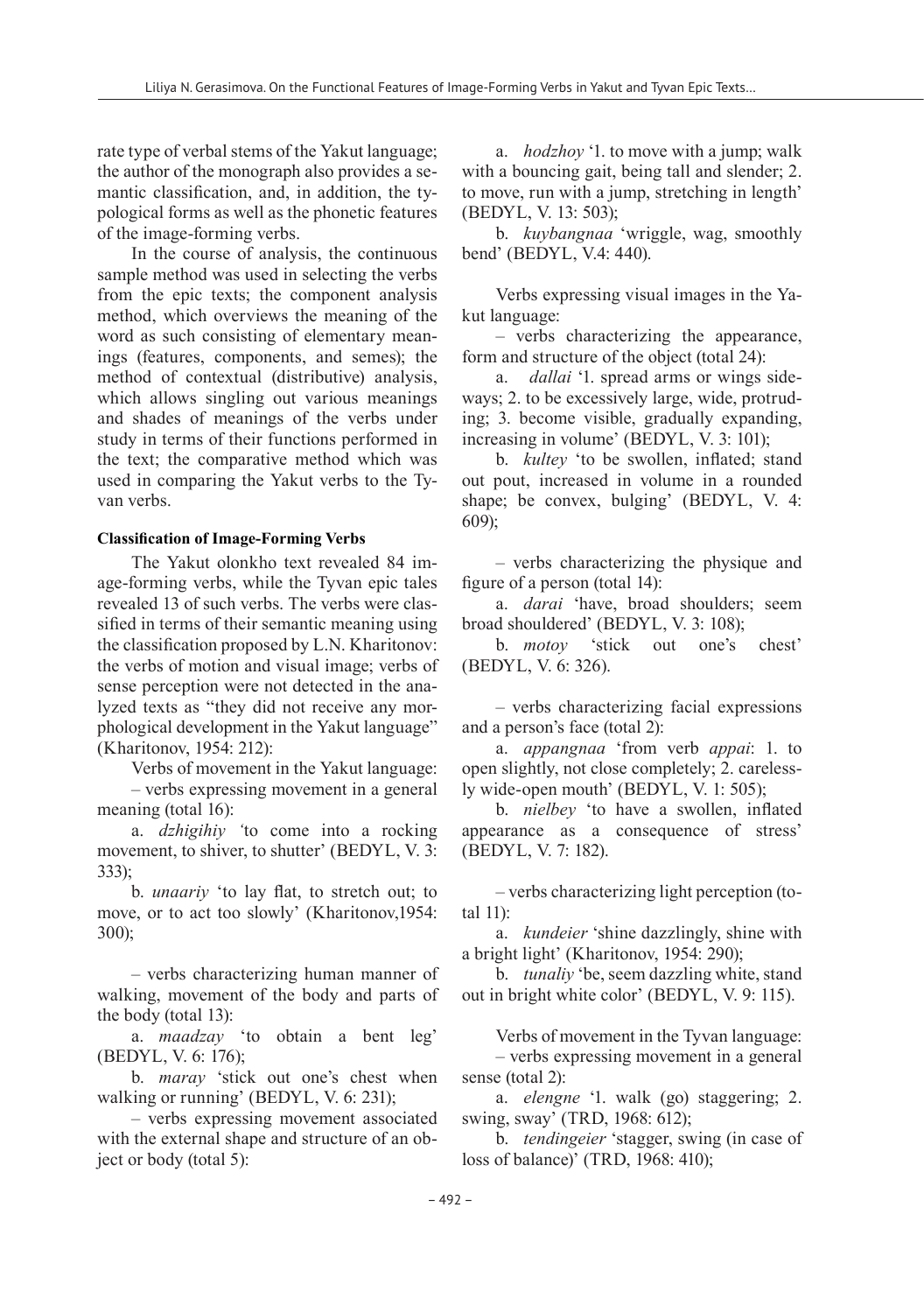– verbs characterizing the manner of walking, movement of the body and body parts (total 3):

a. *chivesh daa* 'blink; glisten, flicker' (TRD, 1968: 531);

b. *davy* 'bounce with joy' (TRD, 1968: 140);

– verbs expressing movement associated with the external form and structure of an object or body (total 2):

a. *kiybyngna* 'to fidget, spin; move' (TRD, 1968: 275);

b. *saglangaiyin* 'to move, sway, tremble' (TRD, 1968: 360).

Verbs of the visual image in the Tyvan language:

– verbs characterizing the appearance, form and structure of the object (total 1):

*khalangna* 'hang out (about smth.)' (TRD, 1968: 464);

– verbs characterizing facial expressions and a person's face (total 2):

a*. dyrysh* '1. to frown; 2. to scorch' (TRD, 1968: 195);

b. *kylchangna* 'to look from underneath (viciously)' (TRD, 1968: 276);

– verbs that characterize light perception (total 2):

a. *chyrytkyla '*shine, glimmer, flicker' (TRD, 1968: 559);

b. *herelden* 'to radiate, to give off light, emit rays; to spread (rays)' (TRD, 1968: 276).

#### **Structure of Image-Forming Verbs Stems**

The Yakut language image-forming verbs structure indicated in the olonkho, contains verbs which are used in both – the original and the transformed form (total of 8 verbs):

a. *arbay* 'to gradually and widely spread oneself, or to tremble' (Kharitonov, 1954: 285) – *arbay, arbangnaa*;

b. *kylay* 'to shine giving off a bright spot of light at a far distance or to shine through smth, to glisten, to barely be seen, to be seen faintly (used when talking about small objects)' (BEDYL, V. 5: 215) – *kylay, kylalyn*;

c. *kylbay* '1. to shine brightly; be or seem to be bright or shiny, to glimmer; 2. to shine with a white light, to whiten, 3, to be or appear to be bright or light-colored; to shine with novelty or freshness' (BEDYL, V. 5: 225) – *kylbay, kylbahiy*;

d. *kyntay `*to be slim, with one's head held high, proudly' (BEDYL, V. 5: 272);

e. *suoday* 'be, or appear to be giant-sized, large, be of a considerable height' (BEDYL, V. 9: 134) – *suoday, suodaghys gyn*;

f. *tomtoy* 'be or appear to be distinct, rounded, to stand out' (BEDYL, V. 10: 444)  $$ *tomtoy, tomtoldzhuy*;

g. *unaariy* 'to lay flat, to stretch out; to move, or to act too slowly' (Kharitonov, 1954: 300);

h. *chikkey* '1. to be tightly strained, not to dangle; 2. to straighten up, to stretch out like a stick, to stand up and straighten up quickly' (BEDYL, V. 14: 132) – *chikkey, chikkeldzhiy, chikkes gyn*.

Examples of transformed forms include the following verbs:

– in the form of a split multiplicity of an action using the *-ldzhiy* affix [total of 9 verbs]:

a. *laglay* 'to have a low-positioned, wide, and spreading crown; to be short, stout, and equally wide (when referring to the form of smth, someone's complexion)' (BEDYL, V. 6: 72) – *laglaldzhiy*;

b. *halbay* 'to fall off the track, to lose one's initial place, to decline (from smth)' (Kharitonov, 1954: 301) – *halbaldzhiy*;

– in the form of unfolded multiplicity of an action using the *-ngnaa* affix (total of 4 verbs):

a. *appai* `1. to open slightly, not close completely; 2. carelessly wide-open mouth' (BEDYL, V. 1: 505) – *appangnaa*;

b. *horoy* '1. to be or to seem sticking out; 2. colloquial form of: to become taller, to grow' (BEDYL, V. 13: 602) – *horongnoo*;

– in the form of a shifting multiplicity using the following affixes: *-liy*, *-hiy*, *-riy* (total of 6 verbs):

a. *duoday* 'to be or to seem excessively tall, lean (when referring to a person, or an an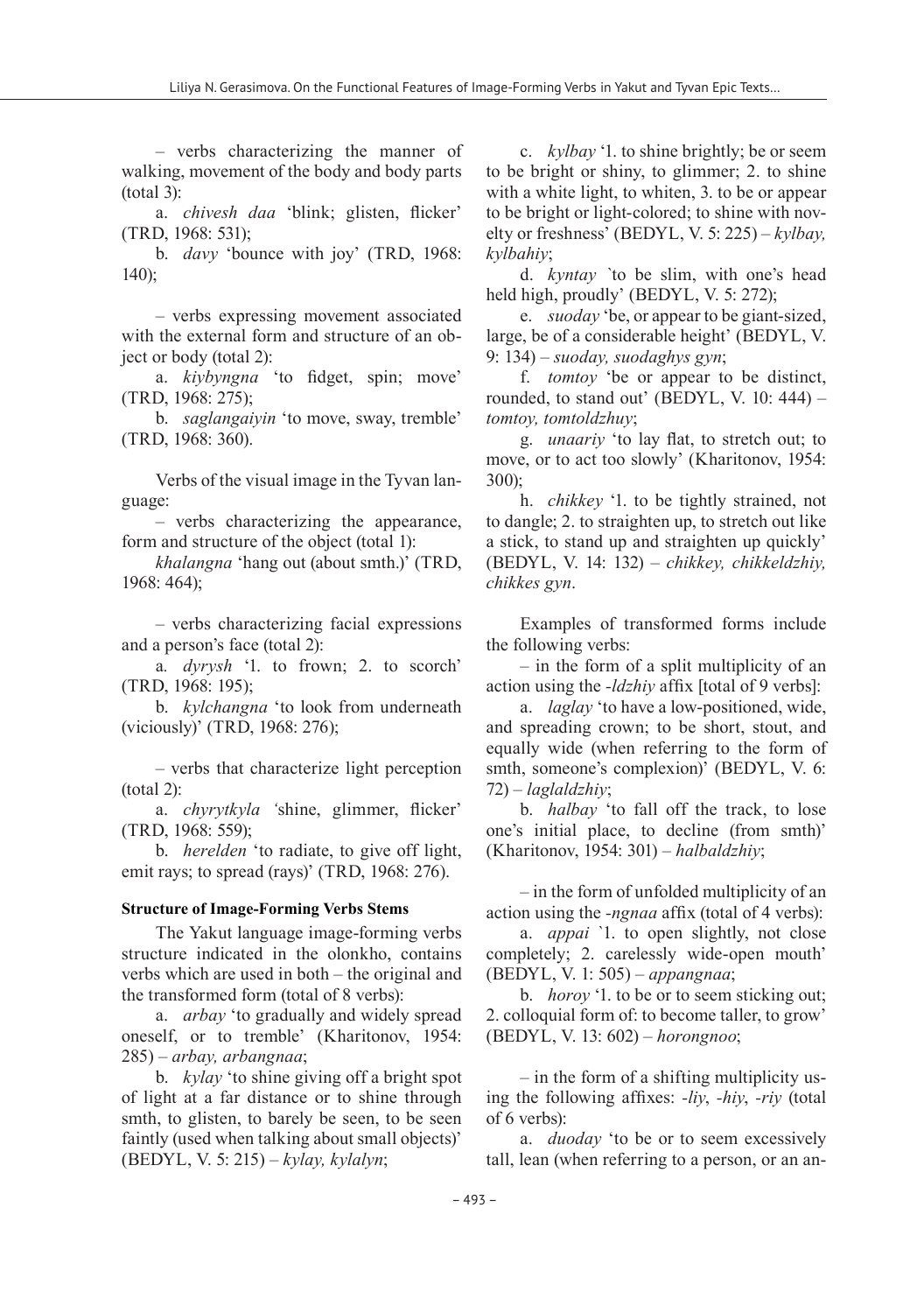imal with long and thin legs)' (BEDYL, V. 3: 188) – *duodaliy*;

b. *kylbay* '1. to shine brightly; be or seem to be bright or shiny, to glimmer; 2. to shine with a white light, to whiten, 3. to be or appear to be bright or light-colored; to shine with novelty or freshness' (BEDYL, V. 5: 225) – *kylbahiy*;

c. *nyokoy* 'to duck down, to bend, to lean forward' (BEDYL, V. 7: 136) – *nyokoryus*;

– in the form of immediate action using the *-s* affix:

a. *toytoy* '1. to be or to seem very small and plump (referring to a person's complexion); 2. to be or to seem very short and stumpy' (BEDYL, V. 10: 424);

*b. kyntay* `to be slim, with one's head held high, proudly' (BEDYL, V. 5: 272).

In separate cases, the variation of the vowel and consonant sounds in the stems of the Yakut verbs is quite evident, while the lexical meaning remains the same, for example, *myoskoy – byeskey, chomchorus gyn – chyomchorus gyn, achchai – ahchai*.

Among the image-forming verbs selected from the Tyvan legends, there are verbs which are formed using the affixes of the word-forming verbs *–ngayiyn / –ngeyin: saglay – saglangayiyn*; as well as from affixes *–ngna* / *–ngne: doytuy – doytungna, halay – halangna*. In addition, verbs formed with the help of the affix *–sh* and the auxiliary verb *di– / de–* are used: *chyrytkyla – chyrytkylash de–.* 

The Tyvan image-imitating verbs can be used solely, doubled or in pairs (Iskhakov, Palʻmbakh, 1961: 460). Among the verbs which were included in the analysis, there are several examples of double and paired use. For example, the verb *kyybyngna* is paired with the verb *imilee* 'to swarm' (TRD, 1968: 206):

`*Хаан кижиниң ара-албатызы / Кара богбаны / Мойнунга уш ораай каккаш, / Өлүг доңнук-биле доңнап-баглап каан, / Адырар дээш, / Чежип чадап каан, / Имилээн-кыймыңнаан турар бооп-тур эвеспе аан`* (THL, 1997: 166).

«The Khan's servants, / To let the iron horse graze, / Clutching and pushing, it turns out, / They tried to untie it / [The reason] why the black shear, / Three times around the neck [iron horse] was wrapped / And tied with a dead knot» (THL, 1997: 167).

The verbs *doytuy* and *dyrysh* are used twice:

`*Куу бутту куду / Куу даяңгыыш даянып алгаштыц, / Куу даштыг / Кыр тон кедип алгапггың, / Куу шоодай / Чүктеп алгаштың, / Дойтуңайнып-дойтуңайнып кылаштап, / Кире-ле бергей мен / Хаанның өөндүве / Дырыжаш-дырыжаш, / Чолдашталдаш кире-ле дүже бергей мен`* (THL, 1997: 74).

«Dressed in an old-fashioned manner/ With a gray top, / With a thrown behind the back / Gray bag, / Leaning on a gray stick / And limping slightly, / I'm down the gray spur descending [going down], / I will come to them [into the aal] / Angry and furious/ Trembling and shaking, / I will enter the Khan's yurt» (THL, 1997: 75).

The verb *elengnye* is used once and in terms of paired use, there are examples with the verb *tendingeier:*

`*Көвей амытан көрүп турда, / У с далайның кыдыында, / Узун-Сарыг хаан катымның аалынга / Элеңнедиптендиңнедип / Чеде берген үеңде барып, / Изиг өкпеңни / Өрттендир-хуюкталдыр / Хаарып, быжырып тургаиггың, / Өлүрер мен*…` (THL, 1997: 134).

«Arzylan-Kara / Turned / Into a lousy black shear, / Who is about to die. / Having become miserable, insignificant, / [Hunan-Kara] rode / With a small bowl, / Swinging-swaying / In stirrups made of wood / On a badger made of badger skin» (THL, 1997: 135).

and the verb *khalangna*:

`*Халаңнады-элеңнеди / Көрүп чортупдаа олурган иргин ийин*` (THL, 1997: 260).

«Swinging, swaying, / Riding, watching [Hunan-Kara] makes his way» (THL, 1997: 261).

Due to the lexical and semantic analysis of image-forming verbs, the exact equivalent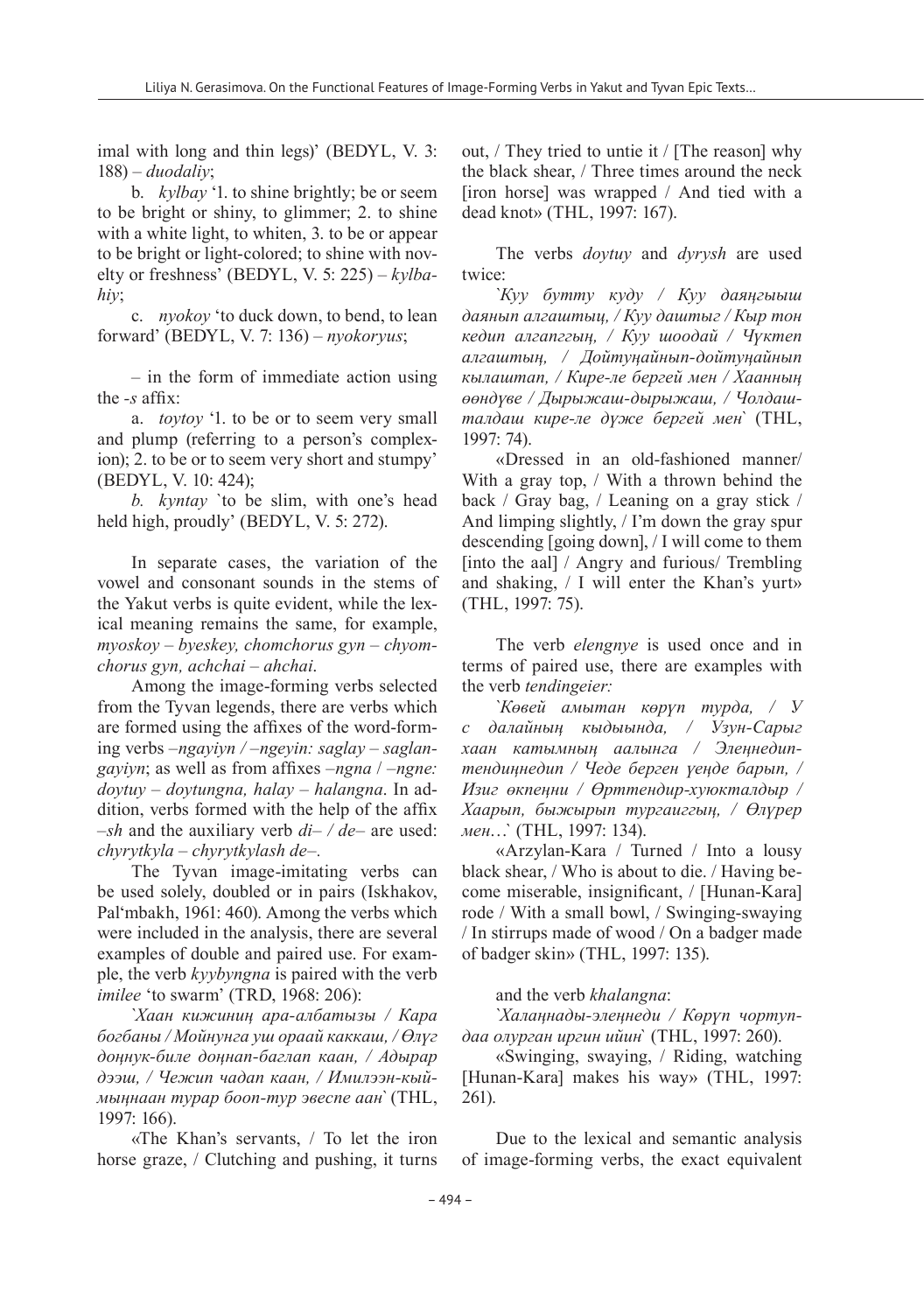in terms of the stem structure and semantics among the revealed image-forming verbs was found only in the Yakut language verbs *kuibangnaa* 'wriggle, wag, smoothly bend' (BEDYL, V. 4: 440) and the Tyvan verb *kiybyngna* 'to fidget, spin; move' (TRD, 1968: 275).

### **Functions of Image-Forming Verbs in Epic Texts**

*1. Image-Forming Verbs in Olonkho*

In the course it was revealed that the image-forming verbs of the Yakut language in the epic text are involved in *the description of nature*. In most cases, image-forming verbs are incorporated when expressing ideas about the nature of the Middle World; they are often given in the introductory part of the epic text, where an initial depiction of life on Earth is presented. For example, the verb *meteldzhiy*  'bend forward, exposing the stomach' (Kharitonov, 1954: 293) participates in the description of pines:

`*Мэссээн нууча кыргыттара / Биэлэй күѳх солкоттон тутуhан / Биэрэк сиргэ киирэннэр үҥкүүлээн / Мэтэлдьиhэн эрэллэрин курдук / Бэрдьигэс мастаах эбит ээ`* (Burnashev, 2013: 16).

«Just like smart / Russian girls, gathered / On the shore, holding on / For white and blue shawls, / Moving their hips side to side, / Having a round dance, / Grow magnificent pines».

The verb *laglaldzhiy `*from verb *laglay*: to have a low-positioned, wide, and spreading crown; to be short, stout, and equally wide (when referring to the form of smth, someone's complexion)' (BEDYL, V. 6: 72) *is* mentioned in an example that colorfully depicts a picture of a birch grove:

`*Бу ойуур уҥуоргу ѳттѳ – / Хаҥалас улууhун дьахталлара / Дьааhыктаах хампа солколорун /Хаалларбакка таҥнан, /Урууга, ыhыахха бардыбыт диэн / Бааралаан хаамсан, Лагладьдьыhан иhэллэрин курдук / Арыынан алла турар / Арыы чаллах чараҥнардаах эбит*` (Burnashev, 2013: 18).

«Behind this dense forest  $-$  / Not Kangalass women / Did leave in crates / Treasured silk outfits, / Dressed up for Ysyakh, / For a rich wedding,  $/$  Go slowly, flaunting  $-$  / That's filled

with the oily smell and grace / The birch grove smells so sweetly».

During the struggle of the warriors with the help of image-forming verbs the changes taking place in nature are depicted, especially in the seas and rivers, which create a feeling of excitement, experience and transmit the power of the struggle. For example, in the extract with the verb *dolguldzuy* '1. slightly worry, ruffle; 2. slightly, measuredly flutter; 3. jolt, jerk to swing, stagger, shake; 4. smoothly walk, move, swim; 5. smoothly transition from one state to another; move smoothly' (BEDYL, V. 3: 154):

`*Таас Таалыйа хонууну наймылдьыттылар, / Кыhыл кыппыайка быhыттан түстэ. / Улуу муора уута долгулдьуйа турда, / Далай муора уута дьалкыйан таҕыста*` (Burnashev, 2013: 128).

«Rocky field of Taalyiya / Was plowed with heavy legs, / Red sands spread; / The great sea was excited, / Deep ocean water / Rises above the coast».

– the size and crushing nature of the battle can be felt.

Special focus is given to the creation of an image of the sacred tree Aal Luuk Mas, as part of nature. The beauty and greatness of the Aal Luuk Mas also affects the beginning of olonkho. The author uses various methods of transmitting the expressivity and imagery, including image-forming verbs. In the example:

`*Тойон киhи кымыс иhэр / Оhуор ойуулаах, / Бочугурас ойоҕостоох, / Томторҕолоох айахтаах / Чороон ымыйаларын / Таҥнарыта туппут курдук / Лоhуор кѳмүс туораахтаах эбит. / Бу аҕыс салаата / Аҕыс ааттаах үрэх баhыгар тиийэннэр / Таҥнарыта намылыhан түспүттэр эбит*` (Burnashev, 2013: 20).

«As if hung overturned, / Festive chorons, / With carved edges, / With patterned sides, / Out of which koumyss is drunk / Famous gentlemen, / With large acorns. / These eight branches, / Having reached the distant sources / of the Eight Great Rivers, / Bent down»,

the verb *namyliy* 'mix, go down, creep' (Kharitonov, 1954: 293) conveys the meaning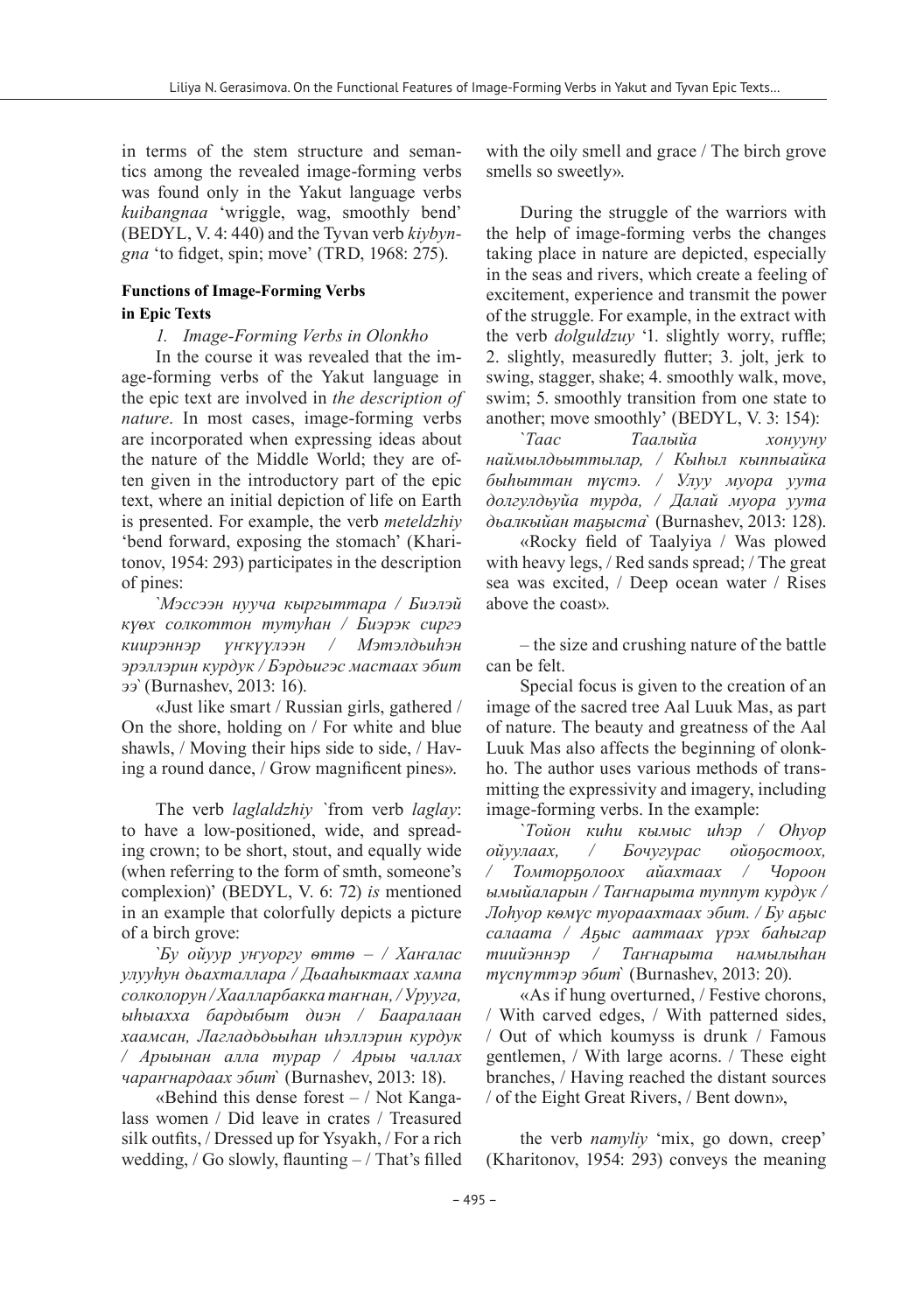that the branches of the sacred tree have grown so much that they have become heavy and long, but at the same time the tree retains its sophistication.

Incorporating image-forming verbs also extends itself to the descriptions of natural phenomena and the seasons: the verb *unaarys gyn* 'from verb *unaariy*: to lay flat, to stretch out; to move, or to act too slowly' (Kharitonov, 1954: 300) helps to reveal the emergence of smoke from a cloud:

`*Бу турдаҕына бу былыт / Оттотунан дьѳлѳ ыстанан хаалла, / Тѳбѳтμнэн хайы баран хаалла. / Халлаан түѳт ѳттүн диэкки / Түѳт хамса буруота буолан / Унаарыс гына түспүтэ*` (Burnashev, 2013: 41).

«A black cloud / Splits in the middle / Into four horizons, / Like from a clay pipe, / From a cloud pulled / Fast smoke».

The verb *sandaarys gyn* 'emit, radiate, spread bright light; stand out in explicit bright color' (BEDYL, V. 8: 226) is present in the passage where lightning appears and its emergence is being described:

`*Халлаан алын уорҕатын диэкиттэн / Сүрдээх сүүнэ улахан / Сааллар чаҕылҕан уота / Таҥнары сандаарыс гына түстэ*` (Burnashev, 2013: 75).

«Along the edges of the sky / Lightning has struck».

In addition, image-forming verbs are involved in the description of the characters and their actions. Thus, the verbs *uokey* 'to be slim and slender' (BEDYL, V. 12: 469); *biekey* 'to be very thin at the waist, slim' (BEDYL, V. 2: 348) and *daray* 'have, broad shoulders; seem to be broad-shouldered' (BEDYL, V. 3: 108) are used to create a portrait of the main olonkho character – the aiyy bogatyr Dyyray, the Son of the Horse:

`*Баар эбит, доҕоор, / Үрдүгэ үс бэчээтинэй үтүѳ киhи, / Алын тилэҕэ быhыйга быhыылаах, / Оттоку уҥуоҕа бодьуйга боруобалаах, / Үрүт уҥуоҕа модьуга мѳссүѳннээх, / Үс түhэ кэбиhэ былас / Үҥкэйэр ѳттүктээх эбит, / Биэс былас биэкэйэр бииллээх, / Алта былас дарайар сарыннаах, / Суллаабыт тиит курдук*

*сотолоох, / Уолах мас курдук уллуктаах, / Хастаабыт мас курдук харылаах, / Бысталаабыт тиит курдук былчыҥнаах, / Сыарҕaлаах от курдук / Сырыылаах сырайдаах*` (Burnashev, 2013: 32).

«It turns out there are friends: / Above are three printed / Good fellow, / Judge by the heels  $-$  / The runner is excellent,  $/$  Middle bones are thick, / See, strong man, / On three swing fathoms / High hips, / On five swing fathoms / Thin waist, / On six swing fathoms / Broad shoulders turned around, / Shins are like bare stumps/ a strong larch, / Wrist bones are like decks, / It's like a chopped-off trunk / Mighty tree – muscles, / As if they put ten skins / Fire-foxes, cheeks burn».

The verb *kilbey* 'to illuminate, shine; radiate, sparkle' (BEDYL, V. 4: 93) is used to create a vivid image of the aiyy hero Toyon Joburuontai:

`*Киис тириитэ килбэйэр / Дайдаралаах саҕыньньаҕын нэлбэгэйдии кэппит, / Үүс тириитэ үллүк саҕа / Бэргэhэтин кырыыбалыы ууруммут / Айыы киhитэ ааттааҕа быhыылаах, / Атын илиитигэр сиэтэн баран / Аргыый аҕай айгыстан иhэр*` (Burnashev, 2013: 122).

«From the east / There is a person of unprecedented beauty, / With a beautiful appearance, / With a special purpose, to see, / The best of aiyy people, / an excellent son of the sunny ulus, / Silver reins of a horse / Threw on his right elbow, / Holds in his left hand / A silver cane, / A fur coat with expensive folds/ Made of lynx skin / Put on an open door, / A tall sable hat / Put on leaning to one side slightly, / Leading a horse with the reins/ Walking in an important manner».

The verbs *kultey* 'to be swollen, inflated; stand out pout, increased in volume in a rounded shape; be convex, bulging' (BEDYL, V. 4: 609) and *sallay* 'thicken to the top or have a thickened front end; to have a disproportionately large head, to be big-headed; to be huge in size, such that the head seems disproportionately large' (BEDYL, V. 8: 198) are used to create an unpleasant appearance of the abaasy (evil) hero: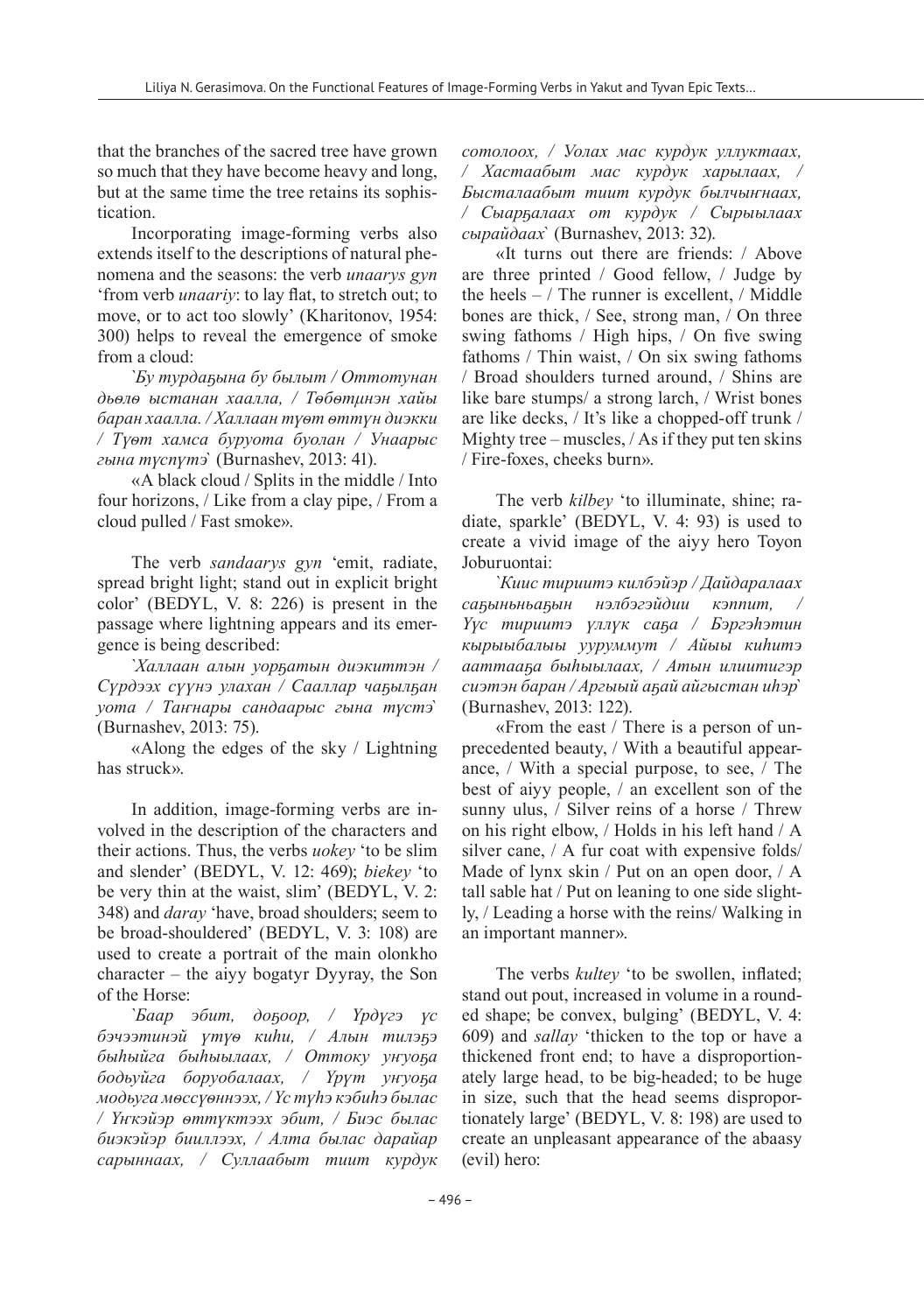`*Барыта марба киhи быhыылаах, / Тѳгүрүччү ѳттѳ түѳс баҕадьы киhи, / Тула ѳттѳ эргиччи ис быhыылаах, / Курдатнѳҥүѳ куттах быhыылаах, / Чаан-олгуй саҕа саллайбыт бастаах, / Чааскы саҕа күлтэйбит харахтардаах киhи эбит*` (Burnashev, 2013: 81).

«Naked man of disgusting appearance: Around the body his chest winds, / And the stomach surrounds the entire body, / the stomach is seen through. / The head is like a big tub, / Like big cups, / Are the rotruding bulging eyes».

The verbs *horongnoo* 'from verb *horoy*: 1. to be or to seem sticking out; 2. colloquial form of: to become taller, to grow' (BEDYL, V. 13: 602) and *tomtoldzhuy* 'from verb *tomtoy*: be or appear to be distinct, rounded, to stand out' (BEDYL, V. 10: 444) are presented in a detailed description of the hero's movements when he is about to speak:

`*Итиниэхэ Сылгы уола Дыырай тыл кэпсии / Өрѳѳбүт уоhун ѳhүллэ, / Хоммут уоhун хомуйда, / Алтан дьаакыр айаҕын аппаҥнатта, / Үрүҥ кѳмүс сүѳлэгэй күѳмэйин кѳбүѳлэттэ. / Уоhа хороҥноото, / Уолуга томтолдьуйда, / Үҥүү батас курдук / Үтүрү-батары кѳрѳн кэбистэ, / Быhах хатат курдук / Быhа-таhа кѳрѳн кэбистэ*` (Burnashev, 2013: 53).

«To this creature ugly as sin/ Dyyray, the strong man, the Son of the Horse / Speaking, / He opened his mouth frozen, / Copper like an anchor, his mouth / Opens, with a silver larynx /He moved and then stuck out his lips, / His throat rises, / Glanced sharply with his eyes, / As if with a sword blade, / As if going to immediately / Cut and shred the enemy into pieces».

The verb *maadzay* 'to obtain a bent leg' (BEDYL, V. 6: 176) in the comparison is used in characterizing the actions of the warrior Dyyray during the battle against the abaasy warrior:

`*Биhиги киhибит буоллаҕына / Икки сотото / Тардыылаах оҕус буулаҕатын курдук / Таҥнары маадьайан түhэн барда, / Иэнин иҥиирэ киил мас курдук / Кэдэрги тардан барда, / Хатан мас курдук / Ханаччы*

*тардан барда, / Чанчыгын баттаҕа / Чоноччу тардан барда*` (Burnashev, 2013: 57).

«Our person's / Two legs the size of two shins, / As the yoke of the ox carrying / The heavy cart is bent, / The veins of the back are shortened, / The body bends upwards, /Like a bent and curved tree, / Hair on the temples / Stand upright».

The verb *aybaldzhiy* 'smoothly and widely scatter, sway' (Kharitonov, 1954: 285) is used to describe the appearance and body movements of the beautiful Aytaly Kuo:

`*Эт бүтэй уҥуоҕа кѳстѳр, / Уҥуох бүтэй силиитэ дьаккыйар, / Үчүгэй дьахтар, / Кѳссүѳ-кѳссүѳтүк кѳрѳн барда, / Нарыннарыннык саҥара сырытта, / Астаанүѳллээн айбалдьыйан барда, / Күѳстээнастаан күѳгэлдьийэ сырытта*` (Burnashev, 2013: 116).

«Bones turn white through the body, / Through the bones it is clear that she is worried/ The bone marrow – this is how charming she is, / Looking wither tender gaze, / Says something in a quiet voice, / And starts cooking, / Moving so gracefully».

There are several examples in the text of riding a horse with the verb *dzhigihiy '*to come into a rocking movement, to shiver, to shutter' (BEDYL, V. 3: 333), for example:

`*Атын үрдүк мындаатыгар / Үрүҥ туллук курдук / Олорон чѳмчѳѳрүс гына түстэ, / Соҕуруу диэкки барбытын курдук / Баран истэ. / Сиэллэрэн дьигиhитэн истэ, / Хаамтаран халыhытан истэ, / Уурдаран оҕустаран истэ*` (Burnashev, 2013: 88).

«... and on a horse / As easily as a white bird, / He jumped up, directed as before / To the south. He rides fast with a trot, /Moving quickly, /And galloping».

The verb *appangnaa* 'from verb *appai*: 1. to open slightly, not close completely; 2. carelessly wide-open mouth' (BEDYL, V. 1: 505), which is used mainly in determining the actions of a person, in this case, is used in the description of the horse's actions:

`*Бу сылгы / Үѳhэ диэкки ѳрѳ кѳрдѳ, / Алтан чааньньык айаҕын аппаҥнатта,*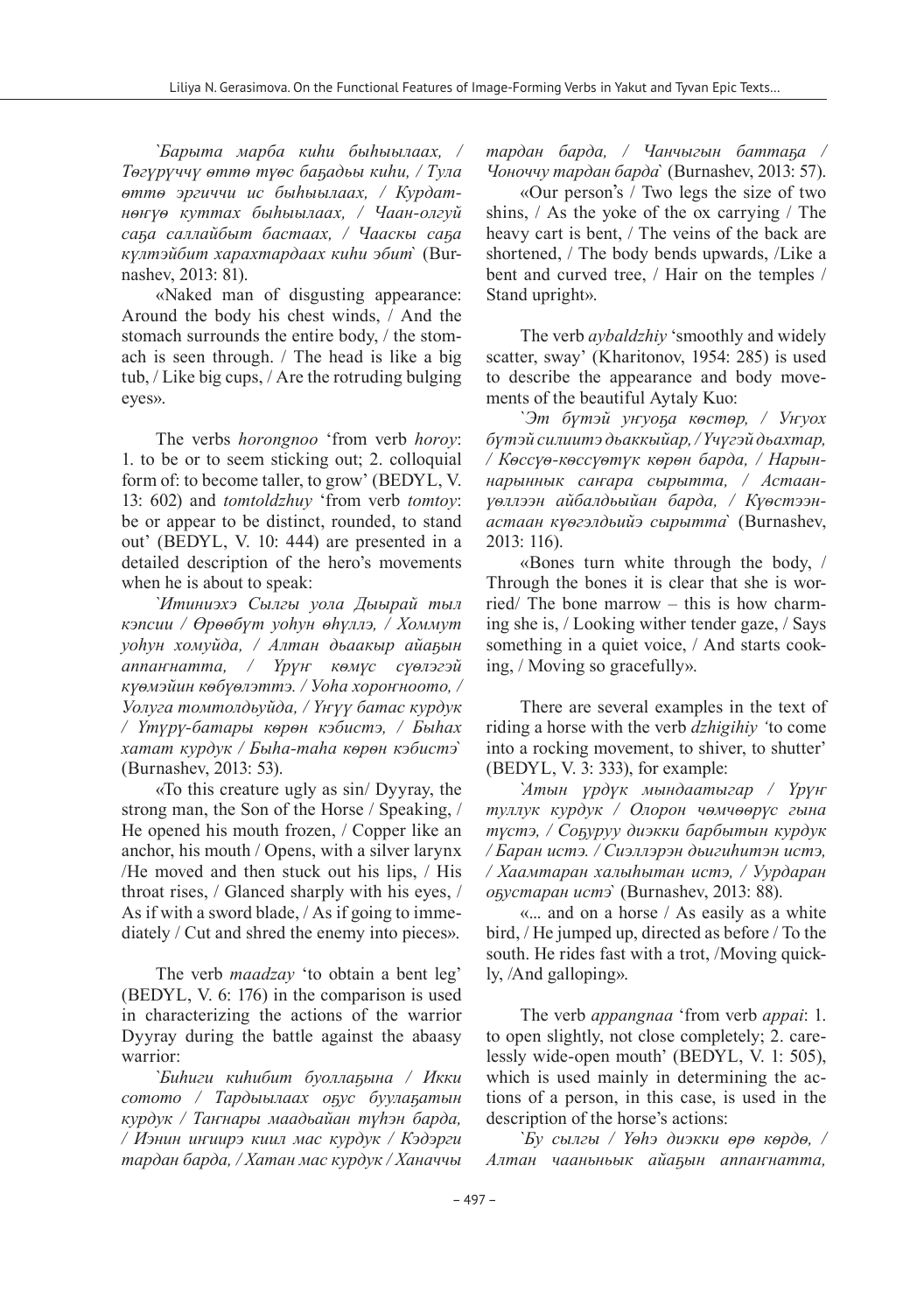*/ Үрүҥ кѳмүс үѳлэгэйин кѳбүѳхтэттэ, / Киhи-сүѳhү үѳскүү илигинэ, / Айыы-буруй таарыйа илигинэ, / Сылгы сүѳhү тыллаах эбит, / Тыл бѳҕѳ сиикэйдээх, / Олоҥхотун олоҥхо омуннаах, / Ити сылгы саҥараиҥэрэ турда*` (Burnashev, 2013: 84).

«The horse looks up to the sky, / I opened my mouth like / Copper teapot, / I pushed it with a silver larynx. / Before the great breeding / Of the people and cattle, / Until sins took over the world, / Horses could speak / (There is no tale not to lie. / Olonkho makes a wide use of exaggeration. / The horse began to speak».

The actions which are specific to the image of the cow-woman – the Old Woman Simehsin are expressed using the image-forming verbs *eppengneie* 'barely breathe, breathe' (BEDYL, V. 15: 267), *appangnaa* 'from verb *appai*: 1. to open slightly, not close completely; 2. carelessly wide-open mouth' (BEDYL, V. 1: 505) and *toytos gyn* 'from verb *toytoy:* 1. to be or to seem very small and plump (referring to a person's complexion); 2. to be or to seem very short and stumpy' (BEDYL, V. 10: 424):

`*Дьалаана суох саҥаран барда, / Ыпсыыта суох ыллаан барда, / Этиэн булумуна эппэҥнии сырытта, / Саҥарыан булумуна аппаҥныы турда… / Уҥан тиэрэ баран тойтос гына түстэ*` (Burnashev, 2013: 101).

«Jumping excitedly, / Speaking in a hurry, screaming, / Barely catching her breath, / She stomped, jumping in one place… She screamed and fainted».

In addition to the example above, many examples are recorded in the description of the home, the hero's weapons and serge. In the description of the outside image of the hero's dwelling, the verb *segeldzhit* 'slightly lift up, sway' (BEDYL, V. 9: 540) is used to create a heavy, strong-looking door:

`*Биир ѳттүгэр биэс уон / Сиэркилэ таас түннүктээх, / Аҥаар ѳттүгэр аҕыс уон / Айдаан таас түннүктээх, / Соҕотох ѳттүгэр тоҕус уон / Сѳлүүдэ таас түннүктээх. / Сиилинэй бухатыыр тэбинэн сэгэлдьитэн киирэр / Сэттэ уон тиhэх эhэ /*

*Тириитинэн тигэн дьаптайан оҥоhуллубут / Лип-хаан халҕаннаах эбит*` (Burnashev, 2013: 31).

«On one side / Fifty mirrored windows, / On the other half / Noisy glass windows, / On the only side / Ninety mica windows, / And the door is heavy / Sewn in skins / Of seventy large bears, / So firmly made, / That the strongest hero / Can only open it slightly».

In describing the ritual tethering post called serge, the verb *bachygyraa* 'to be, to seem very close together, forming a row' (BEDYL, V. 2: 280) is used in the part, which explains the location of the tethering posts:

`*Тоҕус тойон киhи / Утарыта хаамсан киирэн / Дорообо бэрсэн эрэллэрин курдук / Тойон баабыр сэргэтэ / Бачыгырайан кѳhүннэ*` (Burnashev, 2013: 29).

«On the contrary, there are nine / Big tethering posts, / As if nine noble gentlemen / Go towards, greeting / Each other's gracefully».

The verb *kylbay* '1. to shine brightly; be or seem to be bright or shiny, to glimmer; 2. to shine with a white light, to whiten, 3. to be or appear to be bright or light-colored; to shine with novelty or freshness' (BEDYL, V. 5: 225) is used in the image-forming description of the spear:

`*Кытыл уҥуортан / Кылбайбытынан кэлэр / Кыыс-дьахтар имнээх хааныгар / Хатарыллан оҥоhуллубут кылааннаах / Хараарар хара дьиэрэҥкэй / Үҥүүлэрдээх эбит*` (Burnashev, 2013: 34).

«Spears, hardened / Covered in blood from the face of a young woman, / Playing with black lightning, overtaking the enemy / From the nearby coast, / It turns out he has it».

The verb *oloduy* 'to look around in all directions, holding his head high; seem energetic, decisive and adventurous' (BEDYL, V. 7: 258) is used in the passage devoted to the fateful sword:

*`Уҥуоргу тыаттан олодуйан кэлэр / Уолан киhи уостаах тииhин хааныгар / Уhааран-кэхтэрэн оҥорбут / Уорааннаах уhун тайба батастаах эбит*` (Burnashev, 2013: 34).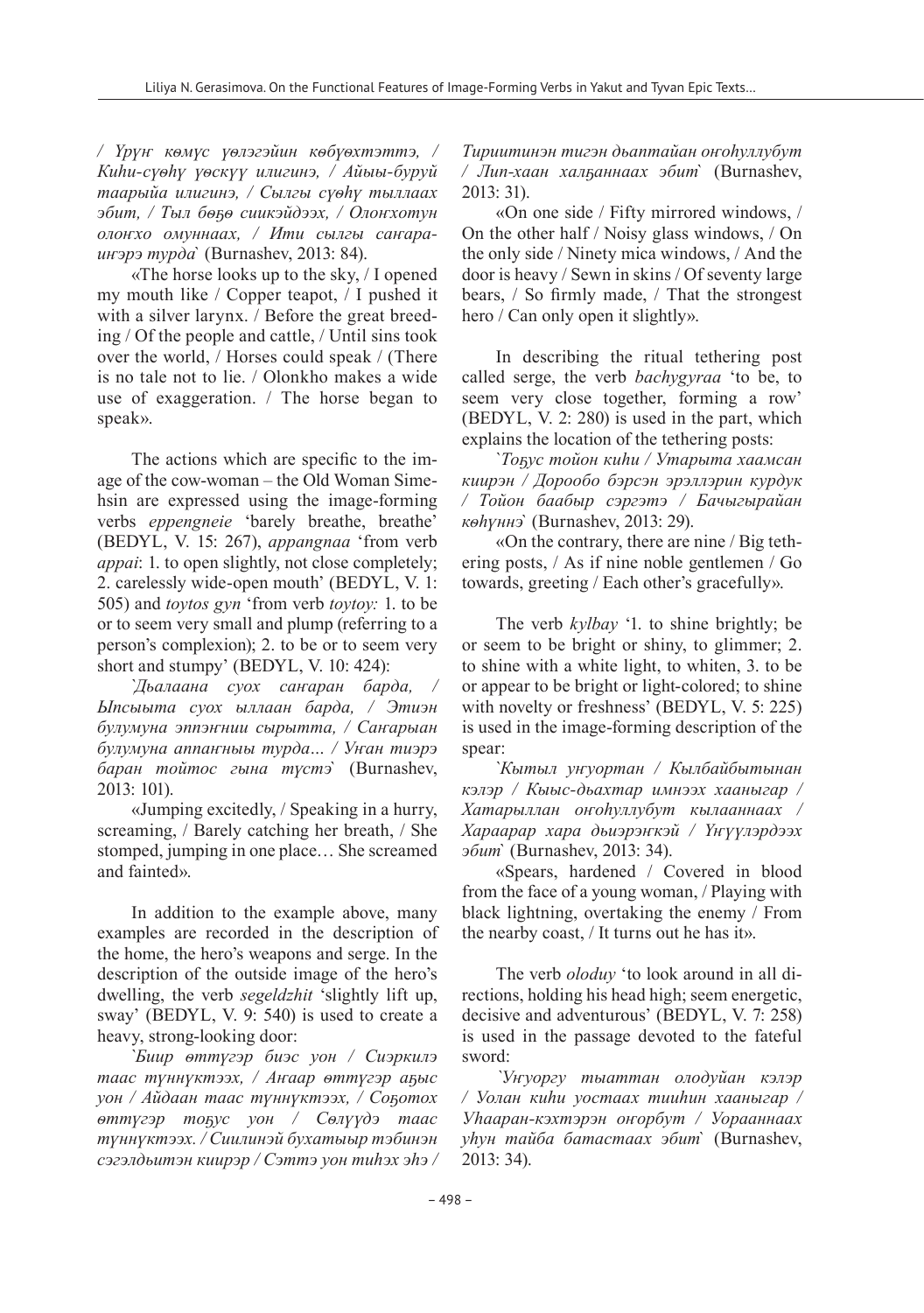Blasting from a distant forest / The fatal sword with him / Hardened in blood / From lips and teeth / Young men, dashing / He also has it.

2. *The Image-Forming Verbs in Tyvan Epic*

The image-forming verbs of the Tyvan language are mainly used to describe *the characters and their actions*. Thus, the verb *davy*  'bounce with joy' (TRD, 1968: 140) in the extracts found, is used in combination with the verb *devi* 'to dance' (TRD, 1968: 150); the paired verbs *devip-davyp / devigip-davyzhip* show masculinity and self-confidence of the main character:

a. `*Узун-Сарыг хаандыва / Хунан-Кара девип-давып, / Маңнап келген туруп-тур эвеспе аан`* (THL, 1997: 232).

«Hunan-Kara and, jumping, [hands ] waving / To [the yurt] of Uzun-Saryg-Khan / He ran up, it turns out»;

b. `*Девижип-давыжып чоруп оргаш, / Дээрниң делгеминге, / Черниң ортузунга / Ужуражып келгештерниң`* (THL, 1997: 216).

«Jumping, [they] went / Under the expanse of heaven, / On flat ground».

To create a realistic image of an old woman, the image-forming verbs *doytuy* 'walk, limp' (TRD, 1968: 168) and *dyrysh* '1. to frown; 2. to scorch' (TRD, 1968: 195) are used:

`*Куу бутту куду / Куу даяңгыыш даянып алгаштыц, / Куу даштыг / Кыр тон кедип алгапггың, / Куу шоодай / Чүктеп алгаштың, / Дойтуңайнып-дойтуңайнып кылаштап, / Кире-ле бергей мен / Хаанның өөндүве / Дырыжаш-дырыжаш, / Чолдашталдаш кире-ле дүже бергей мен`* (THL, 1997: 74).

«Dressed in an old-fashioned manner / With a gray top, / With a thrown behind the back / Gray bag, / Leaning on a gray stick / And limping slightly, / I'm down the gray spur descending [going down], / I will come to them [into the aal] / Angry and furious/ Trembling and shaking, / I will enter the Khan's yurt».

The verb *kiybyngna* 'to fidget, spin; move' (TRD, 1968: 275) is used in combination with the verb *imileie* 'to swarm' (TRD, 1968: 206) and when describing the horse, this verb emphasizes the horse's playfulness, and a strong desire to be set free:

`*Хаан кижиниң ара-албатызы / Кара богбаны / Мойнунга уш ораай каккаш, / Өлүг доңнук-биле доңнап-баглап каан, / Адырар дээш, / Чежип чадап каан, / Имилээнкыймыңнаан турар бооп-тур эвеспе аан`* (THL, 1997: 166).

«The Khan's servants, / To let the iron horse graze, / Clutching and pushing, it turns out, / They tried to untie it / [The reason] why the black shear, / Three times around the neck [iron horse] was wrapped / And tied with a dead knot».

We see the might and strength of the main character in the following example:

`*Сарыг кидис хевенектиг / Багай оолдуң / Баскан буду / Кыймыш-даа дивес, / Көрген кара / Чивеш-даа дивес*…` (THL, 1997: 172).

«And for a poor young man / In a yellow felt *hevenek* / And walking legs / Did not flinch, / And the looking eyes / Did not blink ...»,

where the verb *chivesh-daa* means 'to blink; flicker, flicker' (TRD, 1968: 531).

The verb *kylchangna* 'to look from underneath (viciously)' (TRD, 1968: 276) shows the discontent and anger of the Khan in the passage:

`*Ыыттавас, кылчаңайнып көрүп келгештиң`* (THL, 1997: 152).

«[The Khan] silently looked from underneath».

The verb *saglangayin* 'to move, sway, tremble' (TRD, 1968: 360) describes the hero's appearance, conveys all the hero's anxiety and the anxiety for his father, but at the same time the determination and courage of the young hero:

`*Улуг өөнге / Бажының коңгураазы саглаңайнып, / Балдырының эъди ырбаңайнып кирип кээрге*…` (THL, 1997: 86).

«And he entered the large yurt / With some ruffled hair on his head, / With his leg muscles trembling».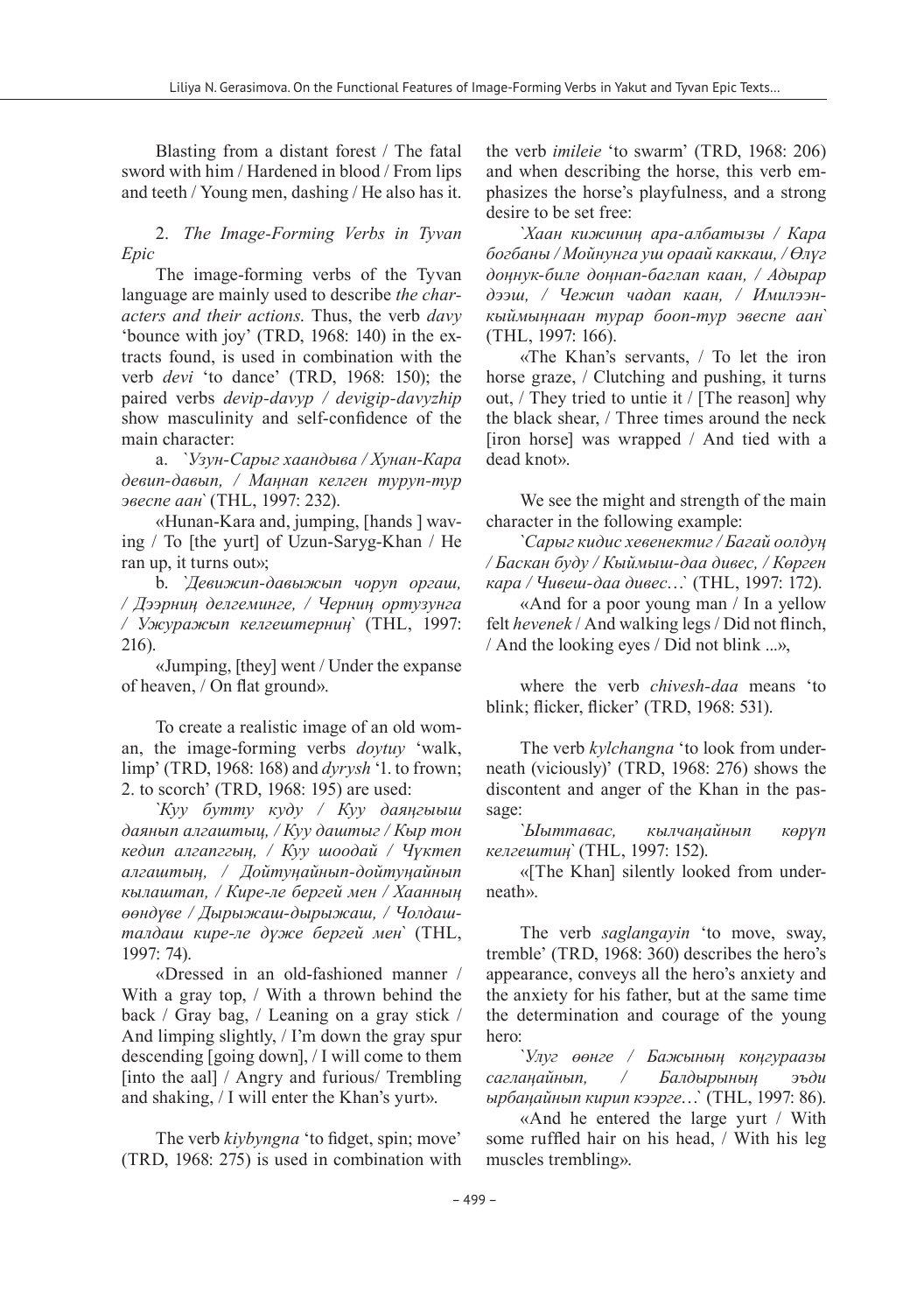In one example which was used only once in the text, the verb *elengne* '1. walk (go) staggering; 2. swing, sway' (TRD, 1968: 612) helps to reveal the image of an old man and an old woman and to understand that they are very old:

`*Хүнүн манап, / Хүүрээн даянган / Ийи ирей, кадай / Элеңейндир кылыштажы бергештиң, / Хаанның дүжүлгезинге баргаштыц`* (THL, 1997: 110).

«Waiting for their last day to come, / Leaning on a shovel. / And, staggering, they went, / They entered the [yurt with] the Khan's throne».

In another example, the verb *elengne* is used to depict a picture of a horse-riding:

`*Хунан-Кара ол чорта бергештиң, / Илби-шидизи-биле / Ийи сыраны тура соккулааштың, / Ийи чеңинге чеңнеп алгаштың, / Элеңнедип олуруп-тур эвеспе аан`* (THL, 1997: 148).

«Then he went, Hunan-Kara / Using sorcery and witchcraft / He pulled out two poles, / He hid himself in the sleeves / And he rode his horse, swaying, it turns out».

In the text, the verb *elengne* is indicated in combination with the verb *tendingeier* 'stagger, swing (in case of loss of balance)' (TRD, 1968: 410). Basically, they convey the picture of a hero riding his horse:

`*Арзылаң-Кара-даа / Өлүр чеде берген / Өктек кара богба бооп / Дүжүп турган иргин ийин, / Моң ыяш эзеңгилиг, / Морзук кежи төрепчилиг, / Кызытпа чалыг, / Кыпсынчыг-чаржынчыг амытан бооп алгаш, / Элеңнедип-тендиңнедип, / Чоруп олуруп-тур эвеспе аан`* (THL, 1997: 142).

«Arzylan-Kara / Turned / Into a lousy black shear, / Who is about to die. / Having become miserable, insignificant, / [Hunan-Kara] rode / With a small bow, / Swinging-swaying / In stirrups made of wood / On a badger made of badger skin».

In paired use with the verb *khalangna*  'hang out (about smth.)' (TRD, 1968: 464), the verb *elengne* also represents riding a horse:

`*Халаңнады-элеңнеди / Көрүп чортупдаа олурган иргин ийин`* (THL, 1997: 260).

«Swinging, swaying, / Riding, watching [Hunan-Kara] makes his way».

There is an example of *a dwelling description*: the verb *herelden* 'to radiate, to give off light, emit rays; to spread (rays)' (TRD, 1968: 276) is found in the image of the Khan's house, it emphasizes the beauty and grandeur of the house:

`*Даң бажы шара-хере, / Даш бажы кара-шокар хиреде, / Кода-хурээ ортузунда / Херелденип турар алдын бажың / Косту берген туруп-тур`* (THL, 1997: 156).

«When the dawn came/ And the tops of the mountains became crimson-warm, / In the middle of the palace headquarters / the Golden House / Shining appeared».

The last example refers to *the description of a natural phenomenon*: the verb *chyrytkylash de- '*shine, glimmer, flicker' (TRD, 1968: 559) is used to show the speed of time and action – for a moment it becomes light and the interlocutors disappear:

`*Депкен дег болза, / Демир аъдын мунган дег болза, / Ямбы-дип чырыткылаш / Дээн дег болза, / Дээрдиве үнгени-даа көзүлбес, / Чердиве киргени-даа көзүлбес, / Бар чыткан барааны-даа чок, / Ямбы-дип кара чаңгыс / Чырыткылаш дээн дег болза, / Барган угшии көзүлбейн / Барган туруп-тур эвеспе аан`* (THL, 1997: 134).

«He said / And his legs [in stirrups] seemed to be wedged, / I would have sat down on an iron horse, / Yamby-dip seems to be / Lit up for a moment, / But even the appearance of the departing one did not flicker: / It could not be clearly visible whether it ascended into the sky, / It was not visible whether it went underground. / Only for a brief moment / Yamby-dip was illuminated: / He left – and it was nowhere to be seen, it turns out / In which direction [he] went».

It should be added that some verbs, depending on the context, can be used to perform different functions. In the Yakut language, from the verbs found in olonkho, 5 verbs perform several functions: the verb *aybaldzhiy* is used to describe nature and the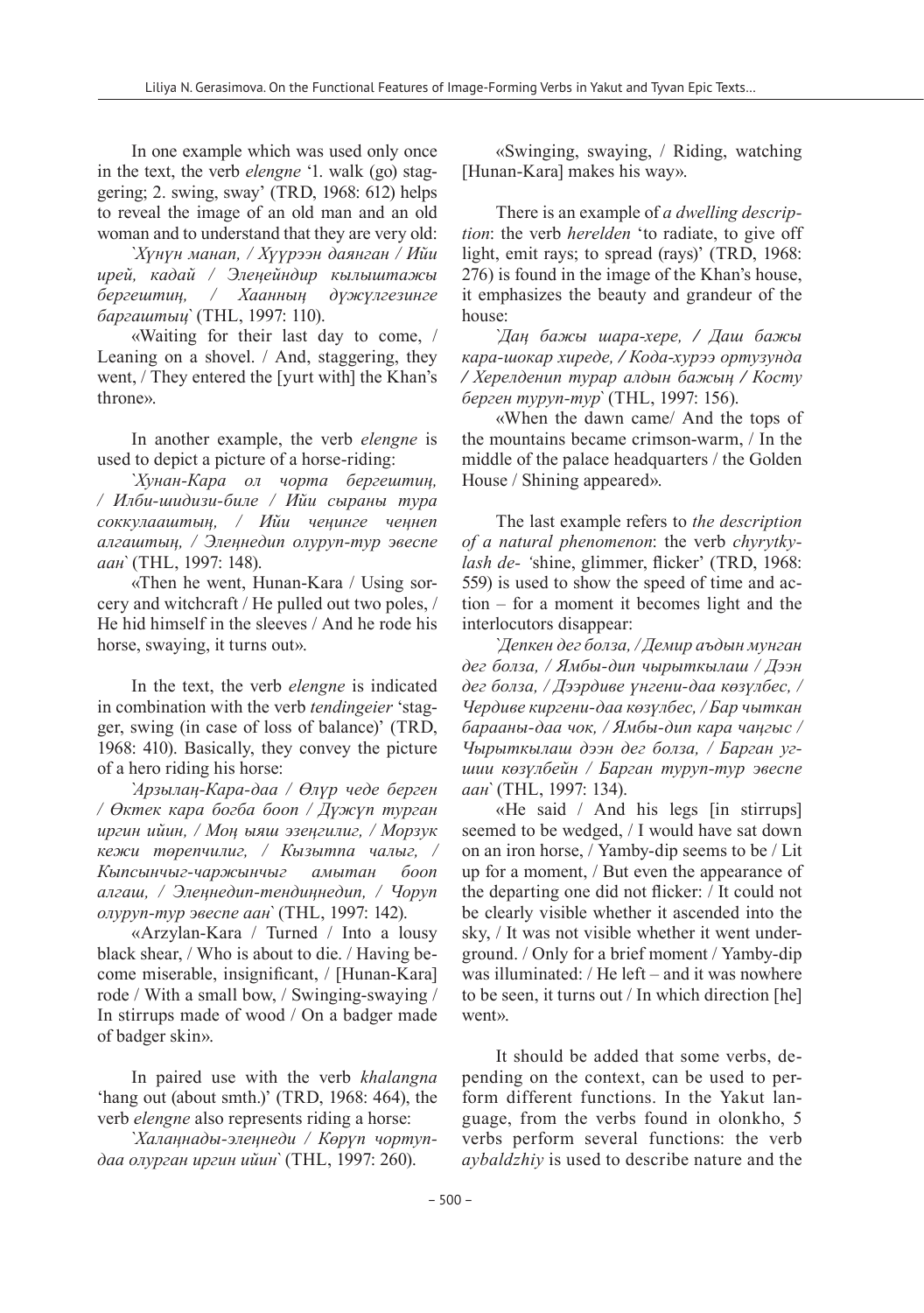actions of a character; the verb *kylbay* is used to describe the weapons of a hero, nature and a character; the verb *chikkey* participates in the description of the hero's weapon, the character's actions and the character himself. In the Tyvan language, the verb *elengne*, as had been mentioned earlier, is used many times and is found in descriptions of the character's actions and in the description of horse-riding.

#### **Conclusion**

Thus, we have made a classification of image-forming verbs of the Yakut and Tyvan languages based on the work of L. Kharitonov. Among the indicated verbs in the Yakut language, the verbs of the visual image exceed in number; namely the verbs characterizing the appearance, form and structure of the object; in the Tyvan language, verbs of movement characterizing the manner of walking, movement of the body and parts of the body predominate. This gives us the opportunity to conclude that the Yakut olonkho teller pays more attention to a detailed and

figurative description for creating an entertaining plot, colorful images and actions; while the Tyvan epic tale storyteller focuses on movements, the course of actions for creating a lively and bright course of events, and developing the plots. The structure of the image-forming verb stems is analyzed and it is noted that the Yakut verbs are used in their original forms and in the forms created using affixes of specific forms. Tyvan verbs are used in forms based on the use of affixes of word formation derived from verbs and auxiliary verbs. In addition, the Tyvan image-forming verbs both of double and paired use are common. According to the stem structure and the word semantics, only one equivalent was found among the image-forming verbs found in the course of analysis. As a result of the analysis of the functional features of the Yakut and Tyvan image-forming verbs in epic texts, we can note that their peculiarity and general features are manifested in their direct participation in creating images, describing the scenery, characterizing actions and transmitting feelings.

#### **References**

Argunova, K.V., Sorova, I.N. (2019). Fonostrukturnaia i intonatsionnaia realizatsiia glagolov zritel'nogo obraza v iakutskom i kirgizskom iazykakh [Phonostructural and intonation realization of visual image-forming verbs in the Yakut and Kyrgyz languages]. In *Kategoriia obraznosti v iazyke (na materiale sopostavleniia iakutskogo iazyka s kazakhskim, kirgizskim, altaiskim i mongol'skim iazykami): kollektivnaia monografiia* [*Category of imagery in language (based on the comparison of the Yakut language with the Kazakh, Kyrgyz, Altai and Mongolian languages): a collective monograph*], 43-68.

Baskakov, N.A. (1969). *Vvedenie v izuchenie tiurkskikh iazykov* [*Introduction to the study of Turkic languages*]. Moscow, Vysshaia shkola, 383 p.

BEDYL – Sleptsov, P.A. (Ed.) (2004-2015). *Bol'shoi tolkovyi slovar' iakutskogo iazyka* [*Big explanatory dictionary of the Yakut language*]: in 15 volumes. Novosibirsk, Nauka.

Burnashev, I.I. – Tong Suorun (2013). *Syn loshadi Bogatyr' Dyyrai: olonkho* [*Dyyray Bogatyr, The Son of the Horse: olonkho*]. Yakutsk, Izdatel'skii dom SVFU, 376 p.

Dorzhu, Ch.M. (1980). O foneticheskikh i strukturnykh osobennostiakh podrazhatel'nykh slov tuvinskogo iazyka [About phonetic and structural features of imitative words of the Tuvan language]. In *Tuvinskaia pis'mennost', iazyk i literatura* [*Tuvan writing, language and literature*], 80-91.

Efremov, N.N. (2017). Obraznye glagoly, formiruiushchie prostranstvennye predlozheniia, v iakutskom iazyke (strukturno-semanticheskii analiz) [Image-forming verbs that form spatial sentences in the Yakut language (structural and semantic analysis)]. In *Severo-Vostochnyi gumanitarnyi vestnik* [*North-Eastern humanitarian bulletin*], 3 (20), 112-118.

Gogoleva, M.T. (2015). K probleme geneticheskikh sviazei olonkho i tuvinskikh geroicheskikh skazanii [On the problem of genetic links between olonkho and Tyvan heroic legends]. In *Filologiia i chelovek*  [*Philology and people*], 3, 78-87.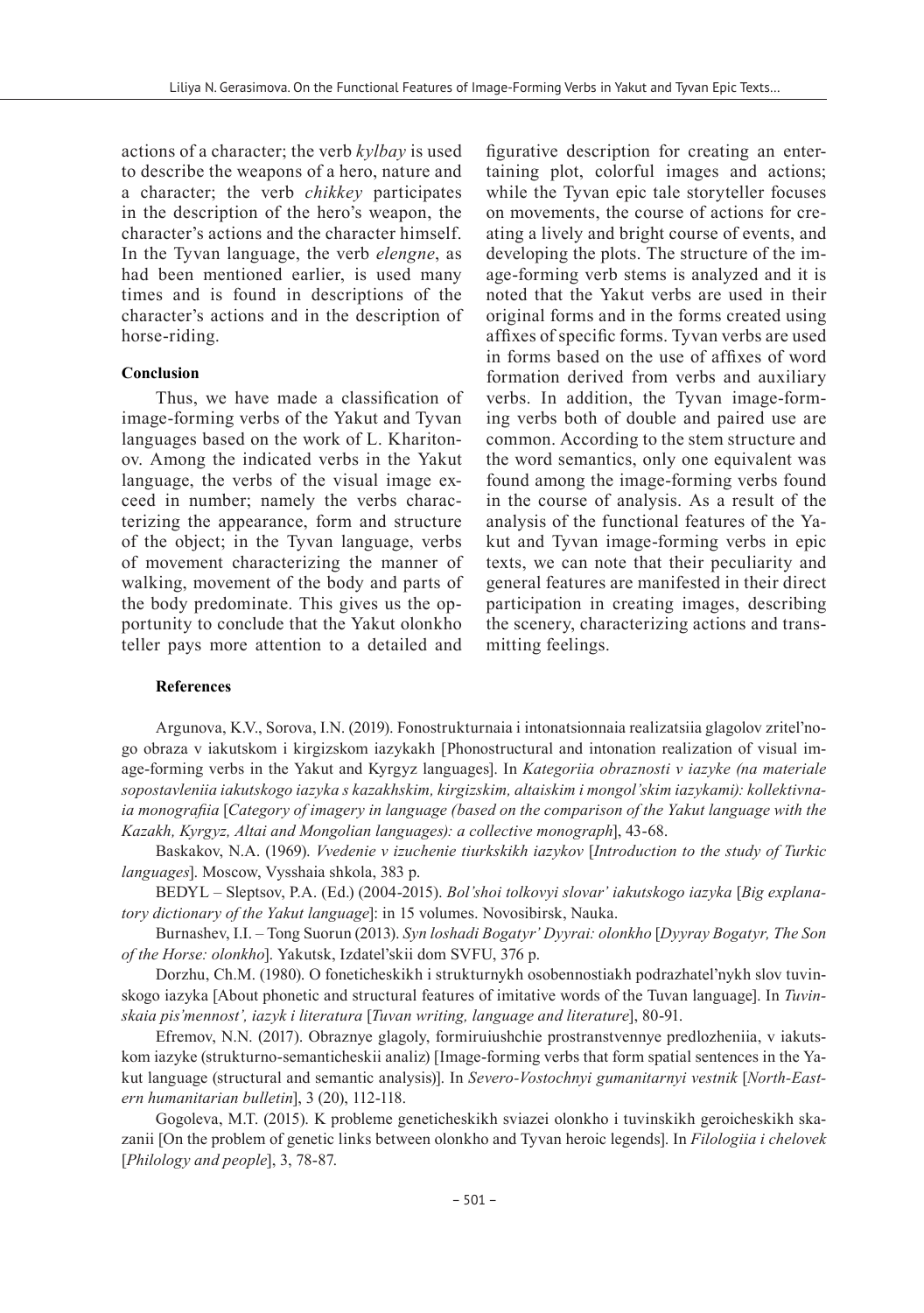Hertek, L.K. (2015). K voprosu o lingvisticheskom analize epicheskikh tekstov [On the question of linguistic analysis of epic texts]. In *Filologicheskie nauki. Voprosy teorii i praktiki* [*Philological sciences. Questions of theory and practice*], 12 (54), Part I., 188-190.

Iskhakov, F.G., Palʻmbakh, A.A. (1961). *Grammatika tuvinskogo iazyka. Fonetika i morfologiia* [*Grammar of the Tyvan language. Phonetics and morphology*]. Moscow, Izdatel'stvo vostochnoi literatury, 472p.

Kharitonov, L.N. (1947). *Sovremennyi iakutskii iazyk. Fonetika i morfologiia* [*Modern Yakut language. Phonetics and morphology*]. Yakutsk, Gosizdat IaASSR, 320 p.

Kharitonov L.N. (1954). *Tipy glagol'noi osnovy v iakutskom iazyke* [*Types of the verbal stems in the Yakut language*]*.* Moscow; Leningrad, Izdatel'stvo Akademii nauk SSSR, 312 p.

Kharitonov L.N. (1960). *Formy glagol'nogo vida v iakutskom iazyke* [*Verb forms in the Yakut language*]*.* Moscow; Leningrad, Izdatel'stvo Akademii nauk SSSR, 179 p.

Koryakina, A.F. (2020). Analogii v iakutskom olonkho i tuvinskom epose: siuzhetno-kompozitsionnyi stroi, motivy (na materiale eposov «Niurgun Bootur Stremitel'nyi» G.K. Orosina i «Khunan Kara» Chanchy-Khoo Oorzhak) [Analogies in the Yakut olonkho and Tyvan epic: plot-compositional structure, motives (based on the epics "Nyurgun Bootur the Swift" by G.K. Orosin and "Khunan Khara" by Chanchy-Hoo Oorzhak)]. In *Nauchnyi dialog* [*Scientific dialogue*], 5, 303-319. DOI: 10.24224/2227- 1295-2020-5-303-319

Monastyrev, V.D. (2019). Leksicheskie sredstva vyrazheniia kategorii obraznosti v iakutskom i mongol'skom iazykakh (na materiale obraznykh glagolov vizual'nogo deistviia, kharakterizuiushchikh dvizhenie) [Lexical means of expressing the category of figurativeness in the Yakut and Mongolian languages (based on image-forming verbs of visual action that characterize movement)]. In *Kategoriia obraznosti v iazyke (na materiale sopostavleniia iakutskogo iazyka s kazakhskim, kirgizskim, altaiskim i mongol'skim iazykami): kollektivnaia monografiia* [*Category of imagery in language (based on the comparison of the Yakut language with the Kazakh, Kyrgyz, Altai and Mongolian languages): a collective monograph*], 163-175.

Oboiukova, V.V. (2015). Comparative analysis of epic subjects (based on the Yakut and Tyvan epics) [Sravnitel'nyi analiz epicheskikh siuzhetov (na materiale iakutskogo i tuvinskogo eposov)]. In *Materialy Vserossiiskoi nauchnoi konferentsii, posviashchennoi 110-letiiu I.V. Pukhova, "Sravnitel'noe izuchenie tiurko-mongol'skikh eposov"* [*Materials of the All-Russian scientific conference dedicated to the 110th anniversary of I.V. Pukhov "Comparative study of the Turkic-Mongolian epics"*]. Yakutsk, 59-68.

Ondar, N.M. (2004). *Parnye slova v tuvinskom iazyke* [*Paired words in the Tyvan language*]. *Dissertation Abstract.* Moscow, Institut iazykoznaniia RAN, 21p.

Pukhov, I.V. (2003). *Geroicheskii epos tiurko-mongol'skikh narodov Sibiri. Obshchnost', skhodstva, razlichiia* [*The heroic epic of the Turkic-Mongol peoples of Siberia. Commonality, similarities, differences*]. Available at: http://www.elibrary.az/docs/jurnal/jrn2015\_462.pdf

Putilov, B.N. (1978). Problemy epicheskogo tvorchestva narodov Sibiri i Dal'nego Vostoka v svete sovremennogo eposovedeniia [Problems of epic creativity of the peoples of Siberia and the Far East in the light of modern epic studies]. In *Materialy Vsesoiuznoi konferentsii fol'kloristov "Epicheskoe tvorchestvo, narodov Sibiri i Dal'nego Vostoka"* [*Materials of All-unions conference of folklorists "Epic creativity of the peoples of Siberia and the Far East"*], Yakutsk, 8.

Rassadin, V.I. (1981). Problemy obshchnosti v tiurkskikh iazykakh Saiano-Altaiskogo regiona [Community problems in the Turkic languages of the Sayano-Altai region]. In *Tiurkologicheskii sbornik* [*Turkological collection*], 219-231.

Sereedar, N.Ch. (2011). Semanticheskie varianty modeli zvuchaniia prostykh predlozhenii v tuvinskom iazyke [Semantic variants of the sound model of simple sentences in the Tuvan language]. In *Vestnik Universiteta Rossiiskoi akademii obrazovaniia. Filologiia i zhurnalistika* [*Bulletin of the University of the Russian Academy of Education. Philology and journalism*], 2, 43-46.

Shamaeva, A.E., Prokopʻeva, S.M. (2019). Obraznye glagoly iakutskogo iazyka, kharakterizuiushchie chasti tela cheloveka v sopostavlenii s mongol'skim iazykom [Image-forming verbs of the Yakut language, characterizing parts of the human body in comparison with the Mongolian language]. In *Kategoriia obraznosti v iazyke (na materiale sopostavleniia iakutskogo iazyka s kazakhskim, kirgizskim, altaiskim i mon-*